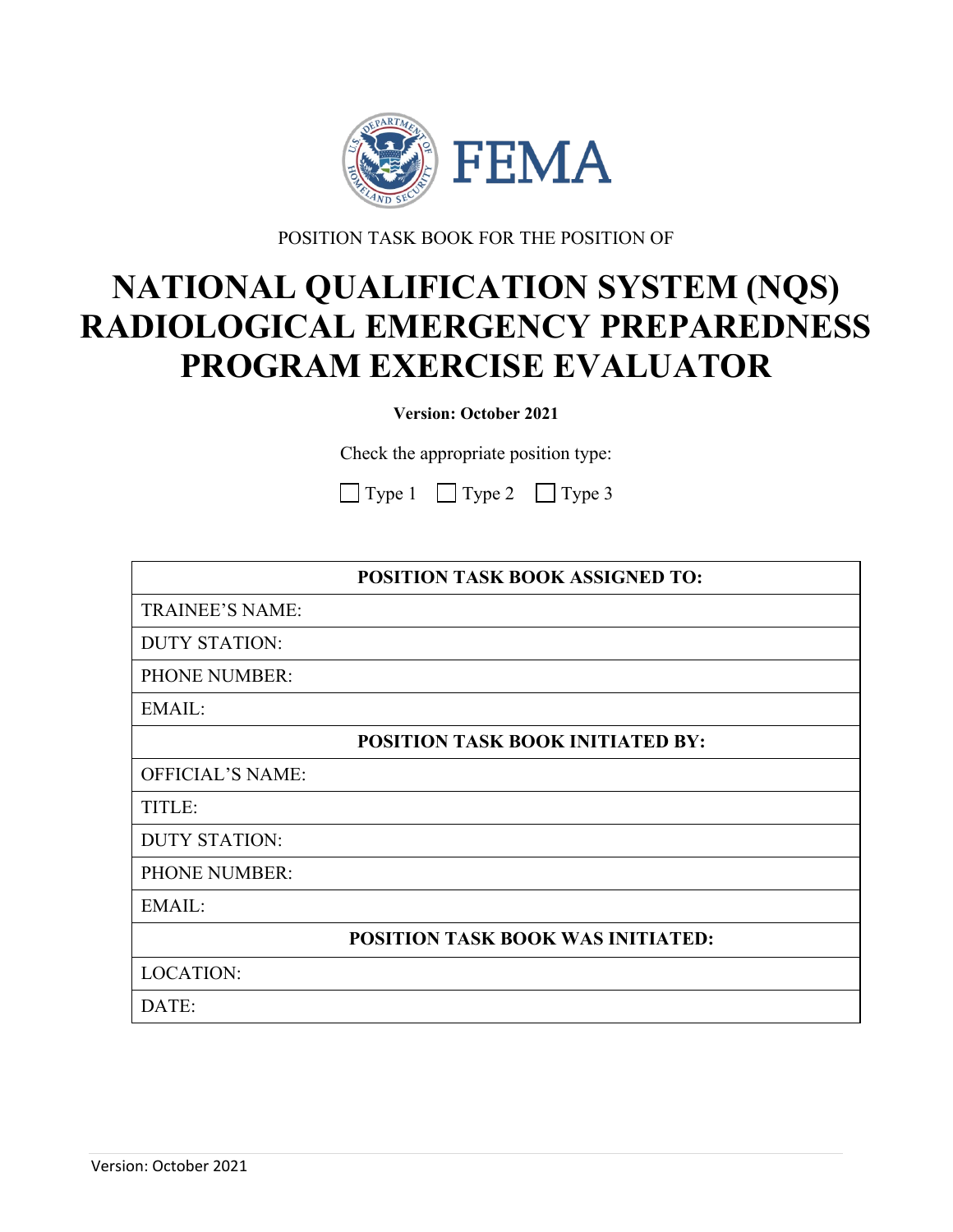## **Evaluator Verification**

*(Do not complete this form unless you are recommending the trainee for all-hazards certification.)*

# **FINAL EVALUATOR VERIFICATION**

I verify that

has successfully completed all tasks as a traine e and should therefore be considered for certification in this position. I also verify that all tasks are doc umented with appropriate initials.

FINAL EVALUATOR'S SIGNATURE:

DATE:

FINAL EVALUATOR'S PRINTED NAME:

TITLE:

DUTY STATION:

PHONE NUMBER:

EMAIL:

## **Documentation of Agency Certification**

# **DOCUMENTATION OF AGENCY CERTIFICATION**

I certify that

has successfully met all of the criteria set out in the Natio nal Incident Management System (NIMS) Job Title/Position Qualifications document for the position a nd will hereby receive certification of his/her qualification.

OFFICIAL'S SIGNATURE:

DATE:

OFFICIAL'S NAME:

TITLE:

DUTY STATION:

PHONE NUMBER:

EMAIL: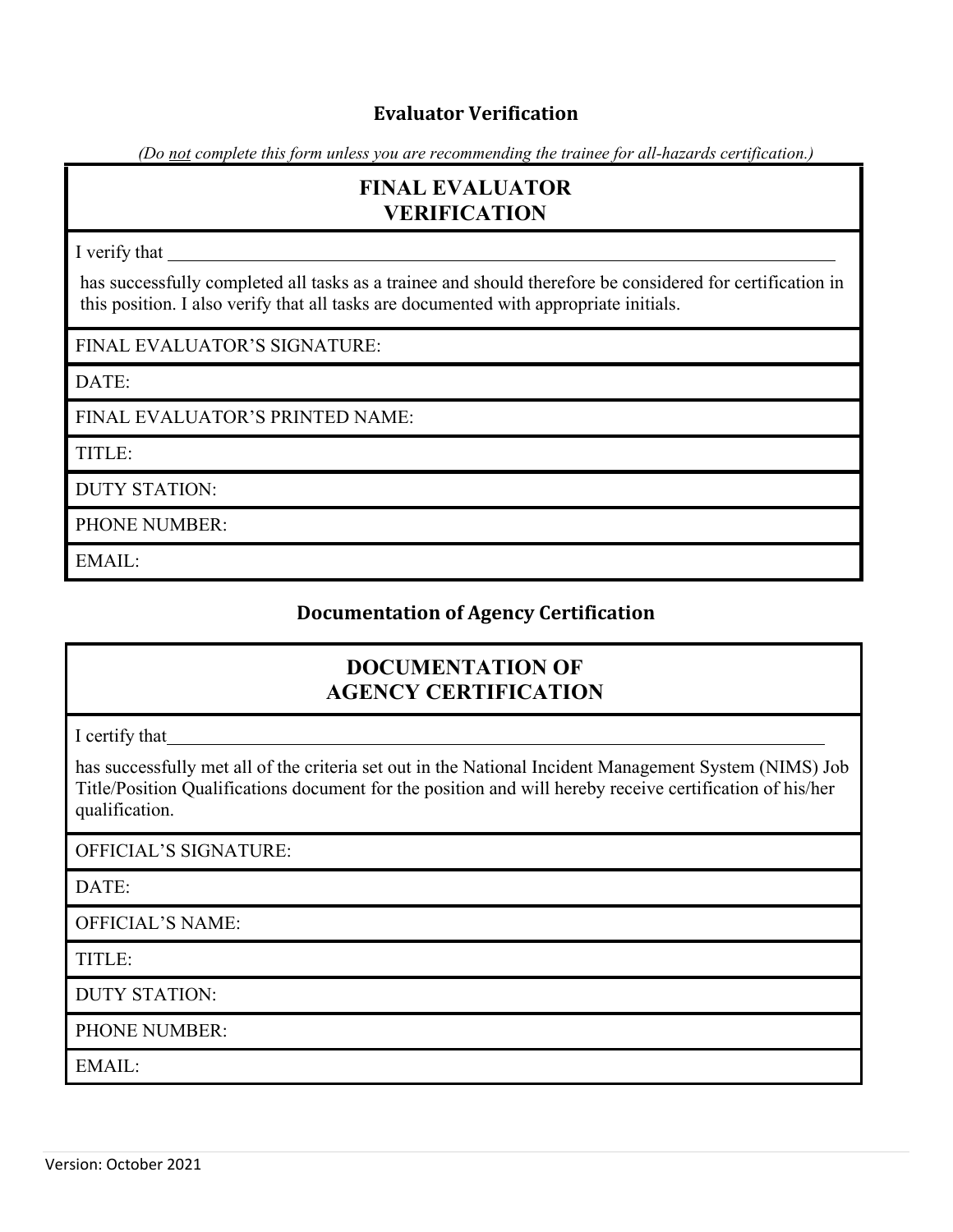## **Position Task Book Overview**

The Position Task Book (PTB) documents the performance criteria a trainee must meet to be certified for a position within the National Qualification System (NQS). The performance criteria are associated with core NQS competencies, behaviors and tasks.

**A trainee may not work on multiple position type PTBs for a specific position at the same time; for example, a trainee may not simultaneously work on a Type 1 Incident Commander PTB and a Type 2 Incident Commander PTB. If a position has multiple types, the trainee must, in most cases, qualify at the lowest type before pursuing the next higher type. For example, before seeking qualification for a Type 1 position, an individual must first qualify at the Type 3 level and then at the Type 2 level.**

#### *Evaluation Process*

- Evaluators observe and review a trainee's completion of PTB tasks, initialing and dating each successfully completed task in the PTB.
- Evaluators complete an Evaluation Record Form after each evaluation period by documenting the trainee's performance.
- The Authority Having Jurisdiction (AHJ) may not have enough resources to ensure that every evaluator is qualified in the position being assessed. Therefore, a trainee's supervisor may evaluate the completion of PTB tasks. For example, a Logistics Section Chief has the authority to sign off on completed PTB tasks for a Food Unit Leader trainee.
- The final evaluator is a leader who verifies that a trainee has completed the PTB and met all requirements for the position. A final evaluator is generally qualified in the same position for which the trainee is applying. When possible, the evaluator and the final evaluator should not be the same person, but in situations with limited resources, the evaluator can also serve as the final evaluator.
- Once the final evaluator has completed the Final Evaluator Verification, he/she forwards it to the Qualifications Review Board (QRB) along with supporting evidence that the trainee has completed all position requirements.
- After the ORB review, the AHJ completes the Documentation of Agency Certification form as appropriate.

#### *Transferring Qualifications*

- Personnel who have documentation of previous education, training or significant on-the-job incident experience may receive credit toward qualification for a given position. Each AHJ establishes the requirements for transferring qualifications from another AHJ.
- If an AHJ chooses not to accept a trainee's existing certification of qualification, the trainee may be reevaluated in the specific position and issued a new PTB.
- An individual may hold multiple certifications of qualification (that is, the Final Evaluator Verification form and the Documentation of Agency Certification form) along with the completed PTB.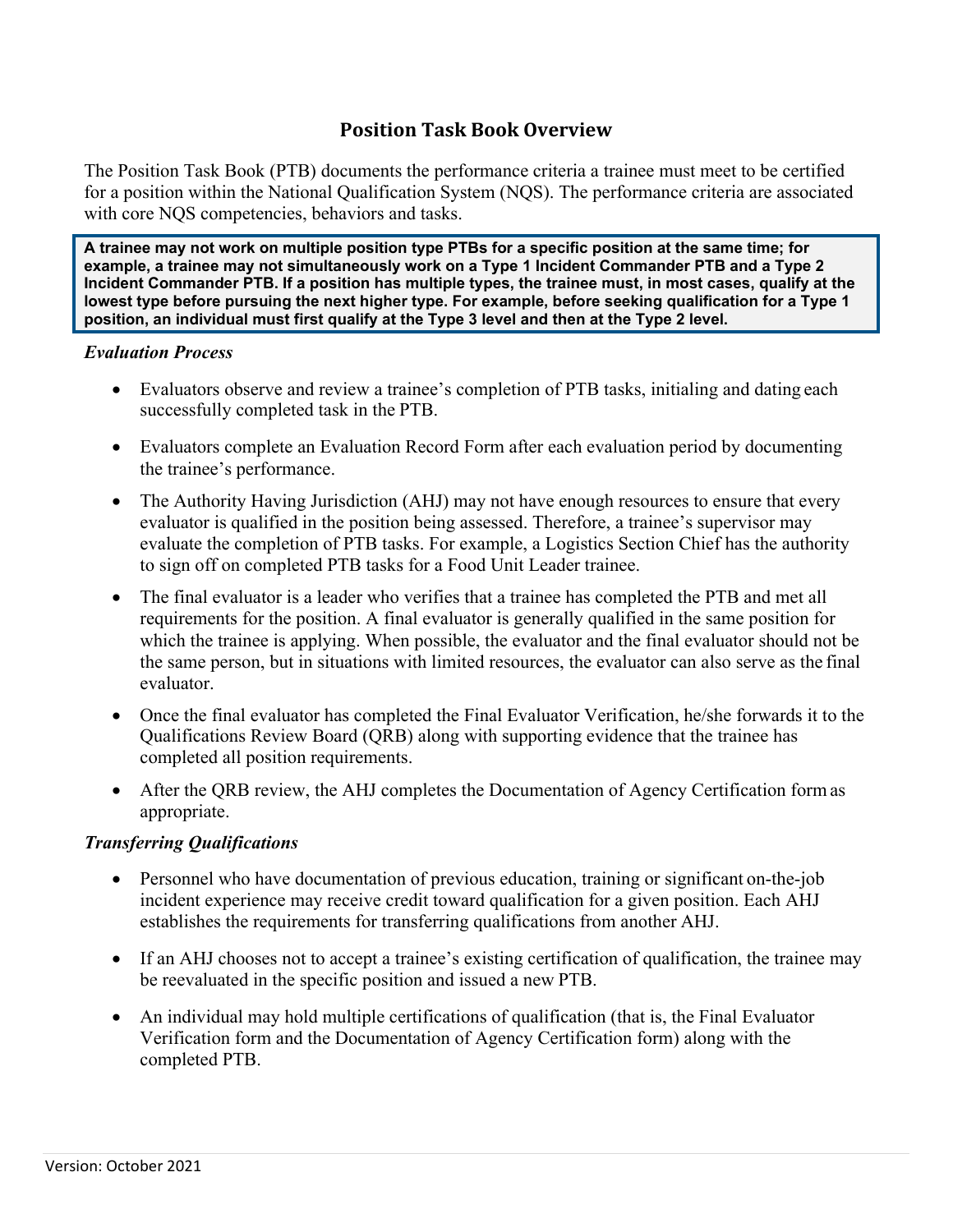## **Position Task Book Competencies, Behaviors and Tasks**

**The PTB sets minimum criteria for certification for a position. The AHJ has the authority to add content to the baseline PTB competencies, behaviors and tasks as necessary.**

The PTB covers all type levels for a given position, but an AHJ may check only one "Type" box and work on only one type at a time. (The National Incident Management System (NIMS) Job Title/Position Qualifications document describes all types.)

**Command and General Staff job titles/positions qualifications are typed based on incident complexity, while all other NIMS positions are typed based on the minimum qualifications.**

#### *Definitions*

**Competency:** An observable, measurable pattern of knowledge, skills, abilities and other characteristics an individual needs to perform an activity and its associated tasks. A competency specifies the skillset a person needs to possess to complete the tasks successfully.

**Behavior**: An observable work activity or a group of similar tasks necessary to perform the activity.

**Task:** A specific, demonstrable action necessary for successful performance in a position. Trainees must demonstrate completion of required tasks.

- Occasionally, PTB tasks are unique to one of the types; for example, certain tasks apply only to a Type 3 Incident Commander, not to a Type 2 or Type 1 Incident Commander. In those cases, the PTB indicates the corresponding type at the beginning of the task.
- All tasks require evaluation. Bullet statements within a task are only examples and do not need to be performed to have a task signed off.

#### *PTB Task Codes*

For each of the tasks listed in the Position Task Book (PTB), there are one or more codes describing the circumstances in which the trainee can perform tasks related to the position. If a task has multiple codes listed, it means the evaluator can assess the trainee on any of those circumstances as opposed to evaluating the trainee on all of the listed codes.

**Code C:** Task performed in training or classroom setting, including seminars and workshops.

**Code E**: Task performed on a full-scale exercise with equipment deployment under the Incident Command System (ICS).

**Code F**: Task performed during a functional exercise managed under the ICS.

**Code I**: Task performed on an incident or event managed under ICS. Examples of incidents and events that may employ ICS include but are not limited to an oil spill, search and rescue, hazardous material response, fire and emergency or non-emergency (planned or unplanned) events.

**Code J**: Task performed as part of day-to-day job duties.

**Code T**: Task performed during a tabletop exercise.

**Code R**: Task performed very rarely and required only if applicable to the event. *Note:* Assignment of Code R is not recommended. However, AHJs may add at their discretion to tasks added to NQS PTBs.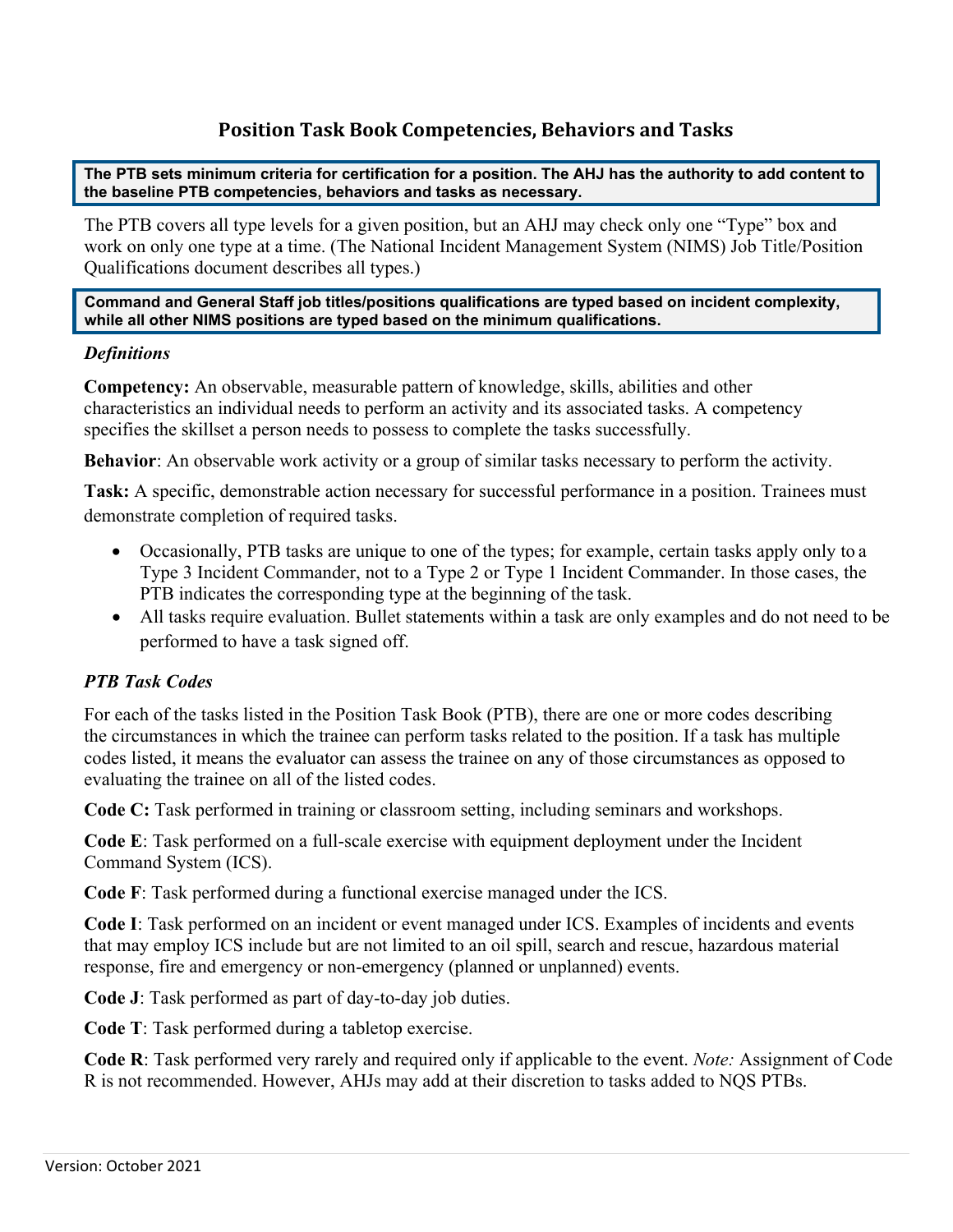## **How to Complete the Evaluation Record Form**

Each Evaluation Record Form (see next page) covers one evaluation period. Evaluation periods may involve incidents, classroom simulations or daily duties, depending on what the PTB recommends. The AHJ determines the number of evaluations required for position qualification and certification. If evaluators need additional evaluation periods, they can copy pages from a blank PTB and attach them to the PTB in question.

#### **Complete these items AT THE START of the evaluation period:**

*Evaluation Record Number:* Label each evaluation record with a number to identify the incident(s), exercise(s) or event(s) during which the trainee completed the PTB tasks. The evaluator should also write this number in the PTB column labeled "Evaluation Record #" for each task performed satisfactorily. This number enables reviewers of the completed PTB to ascertain the evaluators' qualifications before signing off on the PTB.

*Evaluator's name; Incident/office title and agency:* List the name of the evaluator, his/her incident position or office title and the evaluator's home agency.

*Evaluator's home jurisdiction address and phone:* List evaluator's home jurisdiction address and phone number.

*Name and location of incident or simulation/exercise:* Identify the name (if applicable) and location where the trainee performed the tasks.

*Incident kind:* Enter the kind of incident (such as hazmat, law enforcement, wildland fire, structural fire, search and rescue, flood or tornado).

#### **Complete these items AT THE END of the evaluation period:**

*Number and kind of resources:* Enter the number of resources assigned to the incident and their kind (such as team, personnel and equipment) pertinent to the trainee's PTB.

*Evaluation period:* Enter inclusive dates of trainee evaluation. This time span may cover several small, similar incidents.

*Position type:* Enter position type (such as Type 3, Type 2, Type 1 or Single Type).

*Recommendation:* Check the appropriate line and make comments below regarding the trainee's future development needs.

*Additional recommendations/comments:* Provide additional recommendations and comments about trainee, as necessary.

*Date:* List the current date.

*Evaluator's initials:* Initial here to authenticate your recommendations and to allow for comparison with initials in the PTB.

*Evaluator's relevant qualification:* List your certification relevant to the trainee position you supervised.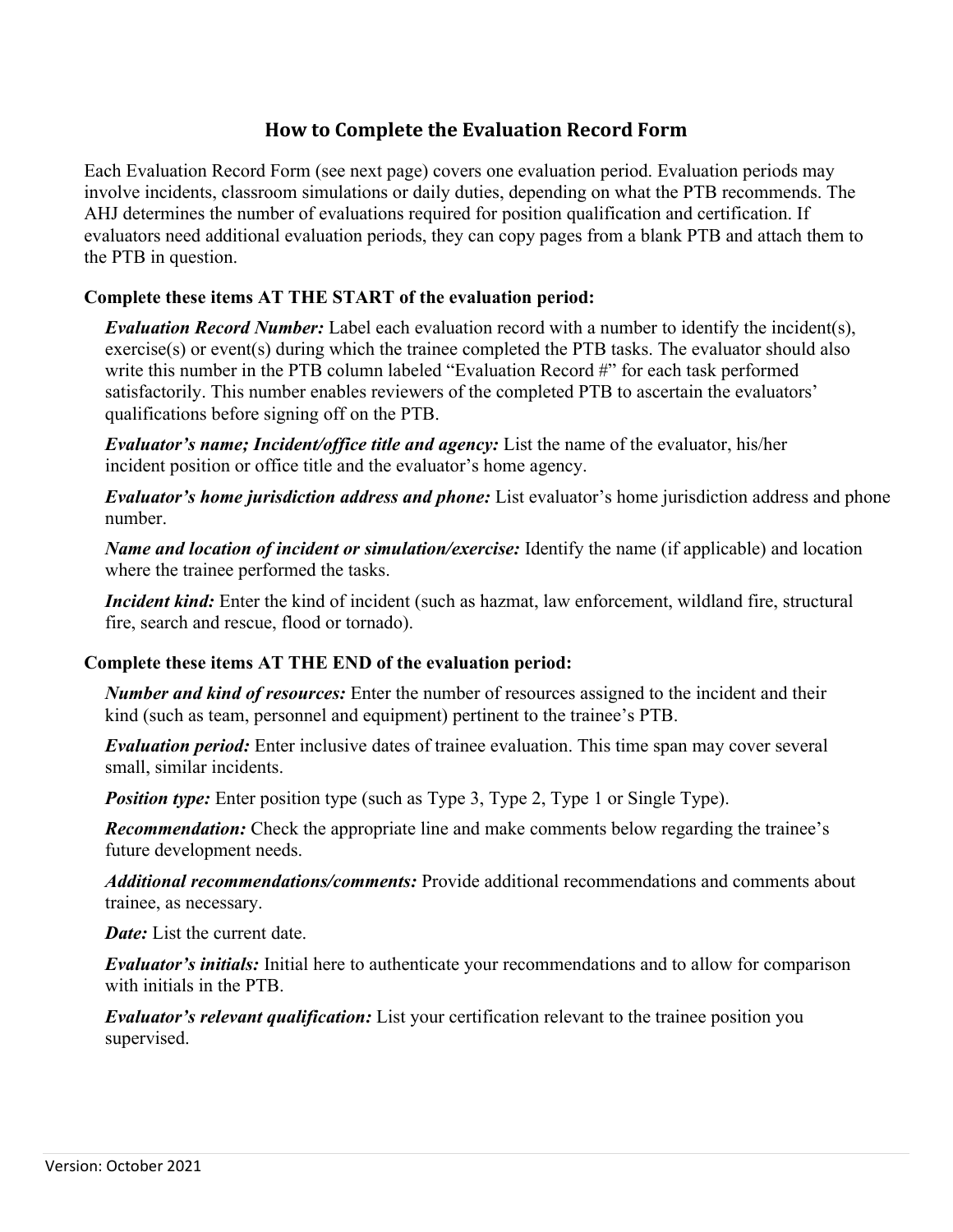# **Evaluation Record Form**

| <b>TRAINEE NAME:</b><br><b>TRAINEE POSITION:</b><br><b>Evaluation Record Number:</b><br><b>Evaluator's name:</b><br>Incident/office title and agency:<br>Evaluator's home jurisdiction address and phone:<br>Name and location of incident or simulation/exercise: |
|--------------------------------------------------------------------------------------------------------------------------------------------------------------------------------------------------------------------------------------------------------------------|
|                                                                                                                                                                                                                                                                    |
|                                                                                                                                                                                                                                                                    |
|                                                                                                                                                                                                                                                                    |
|                                                                                                                                                                                                                                                                    |
|                                                                                                                                                                                                                                                                    |
|                                                                                                                                                                                                                                                                    |
|                                                                                                                                                                                                                                                                    |
| <b>Incident kind:</b>                                                                                                                                                                                                                                              |
| <b>Number and kind of resources:</b>                                                                                                                                                                                                                               |
| <b>Evaluation period:</b>                                                                                                                                                                                                                                          |
| <b>Position type:</b>                                                                                                                                                                                                                                              |
| <b>Recommendation:</b>                                                                                                                                                                                                                                             |
| The above named trainee performed the initialed and dated tasks under my supervision. I recommend the<br>following for this trainee's further development:                                                                                                         |
| The trainee has successfully performed all required tasks for the position. The AHJ should consider the<br>individual for certification.                                                                                                                           |
| The trainee could not complete certain tasks or needs additional guidance. See comments below.                                                                                                                                                                     |
| Not all tasks were evaluated on this assignment. An additional assignment is needed to complete the<br>evaluation.                                                                                                                                                 |
| The trainee is severely deficient in the performance of tasks and needs further training prior to<br>additional assignment(s) as a trainee for this position.                                                                                                      |
| <b>Additional recommendations/comments:</b>                                                                                                                                                                                                                        |
|                                                                                                                                                                                                                                                                    |
|                                                                                                                                                                                                                                                                    |
|                                                                                                                                                                                                                                                                    |
| Date:                                                                                                                                                                                                                                                              |
| <b>Evaluator's initials:</b>                                                                                                                                                                                                                                       |
|                                                                                                                                                                                                                                                                    |
| Evaluator's relevant qualification:                                                                                                                                                                                                                                |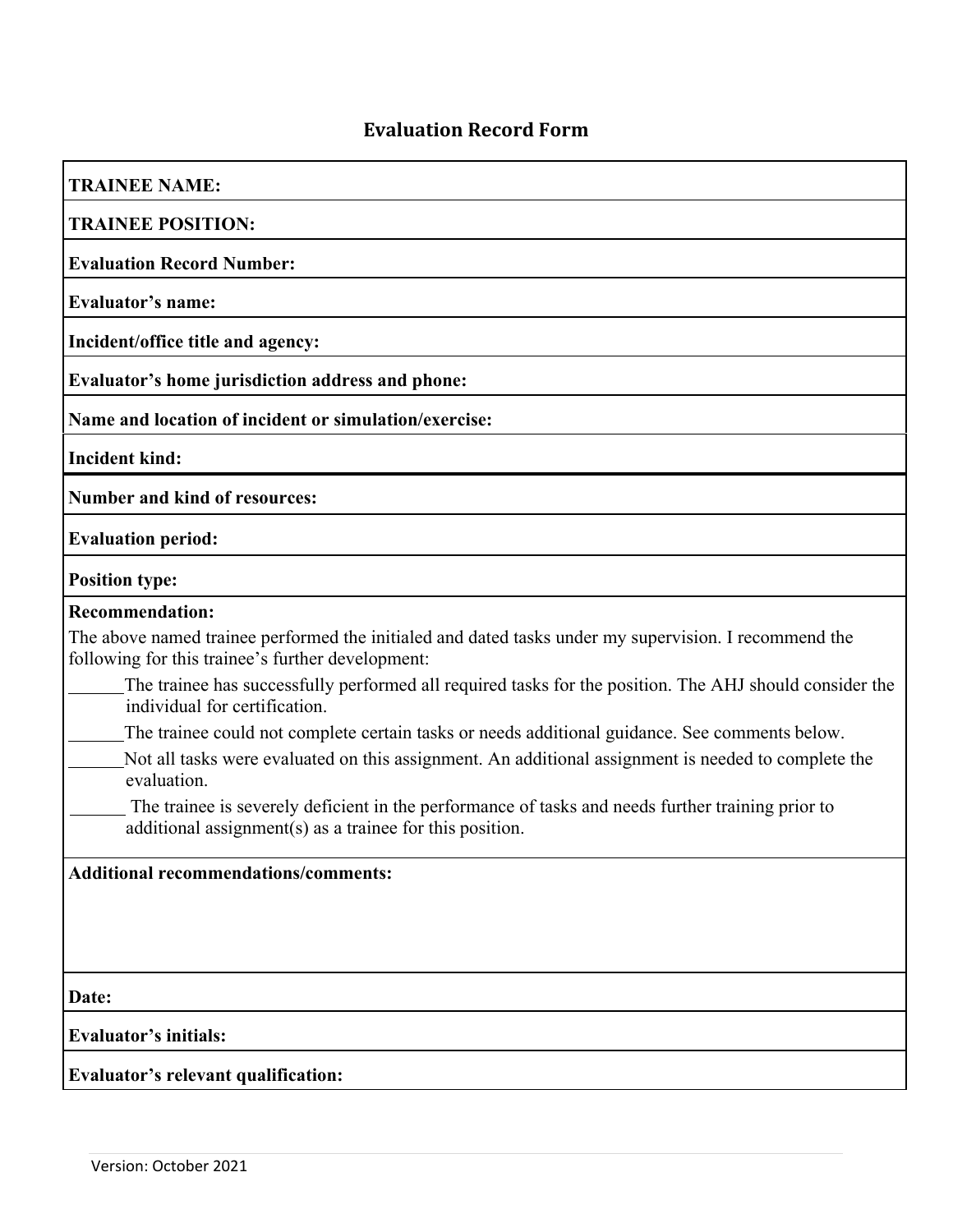## **Radiological Emergency Preparedness Program (REPP) Exercise Evaluator**

## *1. Competency:* **Assume position responsibilities**

*Description:* Successfully assume the role of REPP Exercise Evaluator and initiate position activities at the appropriate time according to the following behaviors.

#### **1a. Behavior: Ensure readiness for assignment**

|    | <b>TASK</b>                                              | <b>CODE</b> | <b>EVALUATION</b><br><b>RECORD#</b> | <b>EVALUATOR</b><br><b>INITIALS AND</b><br><b>DATE</b> |
|----|----------------------------------------------------------|-------------|-------------------------------------|--------------------------------------------------------|
| 1. | Receive, accept, and review assignment and incident- or  | C, E, F,    |                                     |                                                        |
|    | exercise-specific evaluation documents, such as          | I, T        |                                     |                                                        |
|    | Controller/Evaluator (C/E) Handbook and Exercise         |             |                                     |                                                        |
|    | Evaluation Guides (EEG).                                 |             |                                     |                                                        |
| 2. | Complete incident- or exercise-specific evaluation       | C, E, F,    |                                     |                                                        |
|    | training and briefings, such as the C/E briefing.        | I, $T$      |                                     |                                                        |
| 3. | Review the Exercise site, scope, organizations, roles,   | E, F, I,    |                                     |                                                        |
|    | responsibilities, safety and security considerations,    |             |                                     |                                                        |
|    | jurisdiction, and authorities:                           |             |                                     |                                                        |
|    | Review pertinent jurisdictional plans                    |             |                                     |                                                        |
|    | Review pertinent incident-specific plans                 |             |                                     |                                                        |
| 4. | Arrive properly equipped at designated time and location | E, F, I,    |                                     |                                                        |
|    | and check in according to agency/organization            | T           |                                     |                                                        |
|    | guidelines.                                              |             |                                     |                                                        |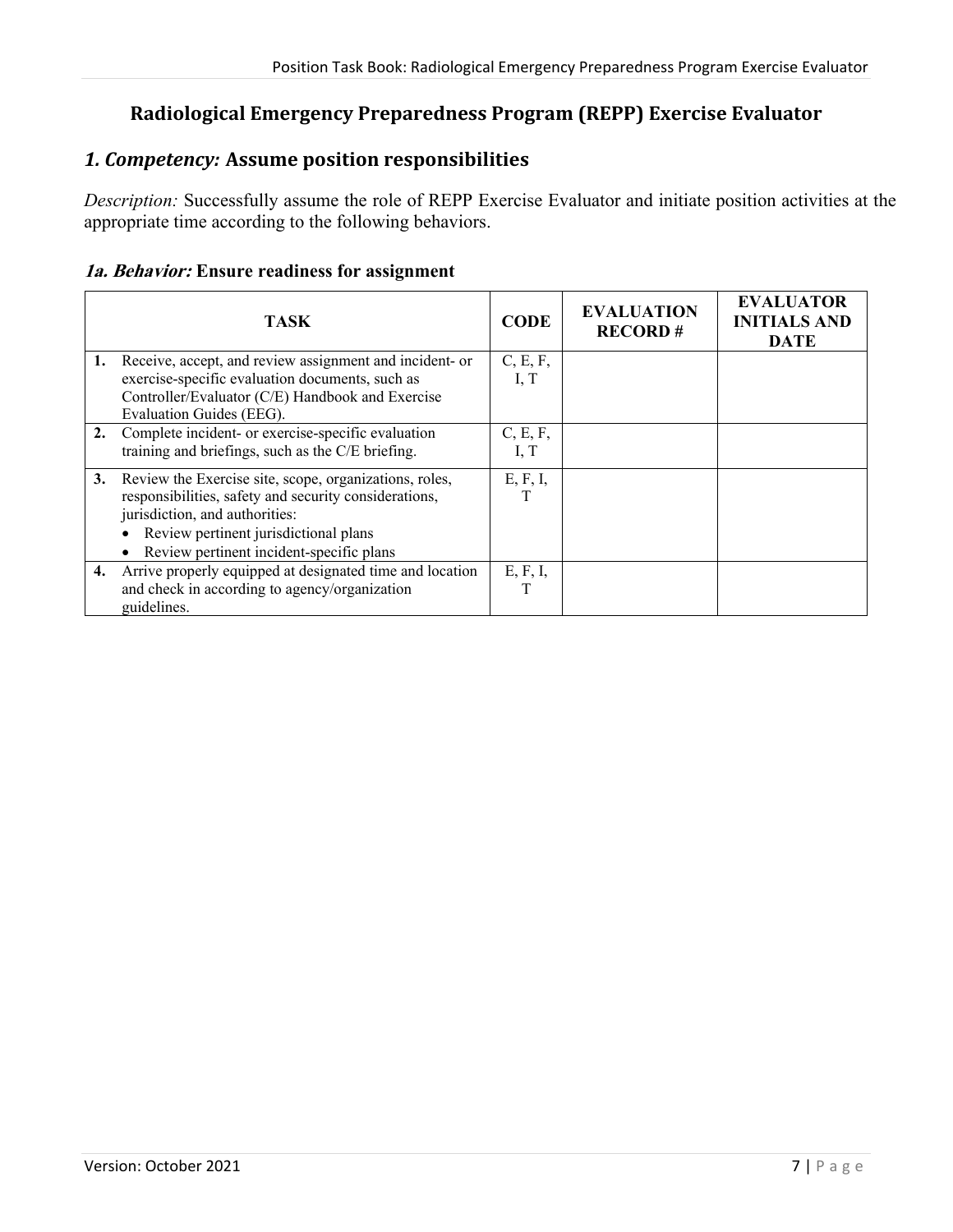## *2. Competency:* **Lead assigned personnel**

*Description:* Influence, lead, and direct assigned personnel to accomplish objectives and desired outcomes in a potentially rapidly changing environment.

#### **2a. Behavior: (TYPE 1 ONLY) Model leadership values and principles**

|    | <b>TASK</b>                                                                            | <b>CODE</b>   | <b>EVALUATION</b><br><b>RECORD#</b> | <b>EVALUATOR</b><br><b>INITIALS AND</b><br><b>DATE</b> |
|----|----------------------------------------------------------------------------------------|---------------|-------------------------------------|--------------------------------------------------------|
| 5. | (TYPE 1 ONLY) Exhibit principles of duty, respect, and<br>integrity:                   | E, F, I,<br>т |                                     |                                                        |
|    | Be proficient in the job, both technically and as a<br>leader                          |               |                                     |                                                        |
|    | Make sound and timely decisions                                                        |               |                                     |                                                        |
|    | Supervise staff to ensure they understand and can<br>accomplish their duties and tasks |               |                                     |                                                        |
|    | Train and mentor staff                                                                 |               |                                     |                                                        |
|    | Keep assigned personnel informed                                                       |               |                                     |                                                        |

#### **2b. Behavior: (TYPE 1 ONLY) Establish work assignments and performance expectations, monitor performance, and provide feedback**

| <b>TASK</b>                                              | <b>CODE</b> | <b>EVALUATION</b><br><b>RECORD#</b> | <b>EVALUATOR</b><br><b>INITIALS AND</b><br><b>DATE</b> |
|----------------------------------------------------------|-------------|-------------------------------------|--------------------------------------------------------|
| 6. (TYPE 1 ONLY) Communicate responsibilities and        | E, F, I,    |                                     |                                                        |
| expectations, informing Exercise data collectors and     |             |                                     |                                                        |
| evaluators of assignments, tasks, and required products: |             |                                     |                                                        |
| Before the Exercise                                      |             |                                     |                                                        |
| During the Exercise                                      |             |                                     |                                                        |
| • After the Exercise                                     |             |                                     |                                                        |
| 7. (TYPE 1 ONLY) Monitor Exercise data collectors' and   | E, F, I,    |                                     |                                                        |
| evaluators' activities; provide feedback to maximize     |             |                                     |                                                        |
| individual and collective capabilities.                  |             |                                     |                                                        |

#### **2c. Behavior: Ensure the health, safety, welfare and accountability of assigned personnel**

|    | TASK                                                    | <b>CODE</b> | <b>EVALUATION</b><br><b>RECORD#</b> | <b>EVALUATOR</b><br><b>INITIALS AND</b><br><b>DATE</b> |
|----|---------------------------------------------------------|-------------|-------------------------------------|--------------------------------------------------------|
| 8. | Evaluate mental and physical fatigue of assigned        | E, F, I,    |                                     |                                                        |
|    | personnel:                                              |             |                                     |                                                        |
|    | • Ensure adequate rest is provided to section personnel |             |                                     |                                                        |
|    | 9. Recognize potentially hazardous situations, inform   | E, F, I,    |                                     |                                                        |
|    | assigned personnel of hazards and take precautions to   |             |                                     |                                                        |
|    | mitigate risk:                                          |             |                                     |                                                        |
|    | Adjust operations in response to hazards, weather and   |             |                                     |                                                        |
|    | other relevant events                                   |             |                                     |                                                        |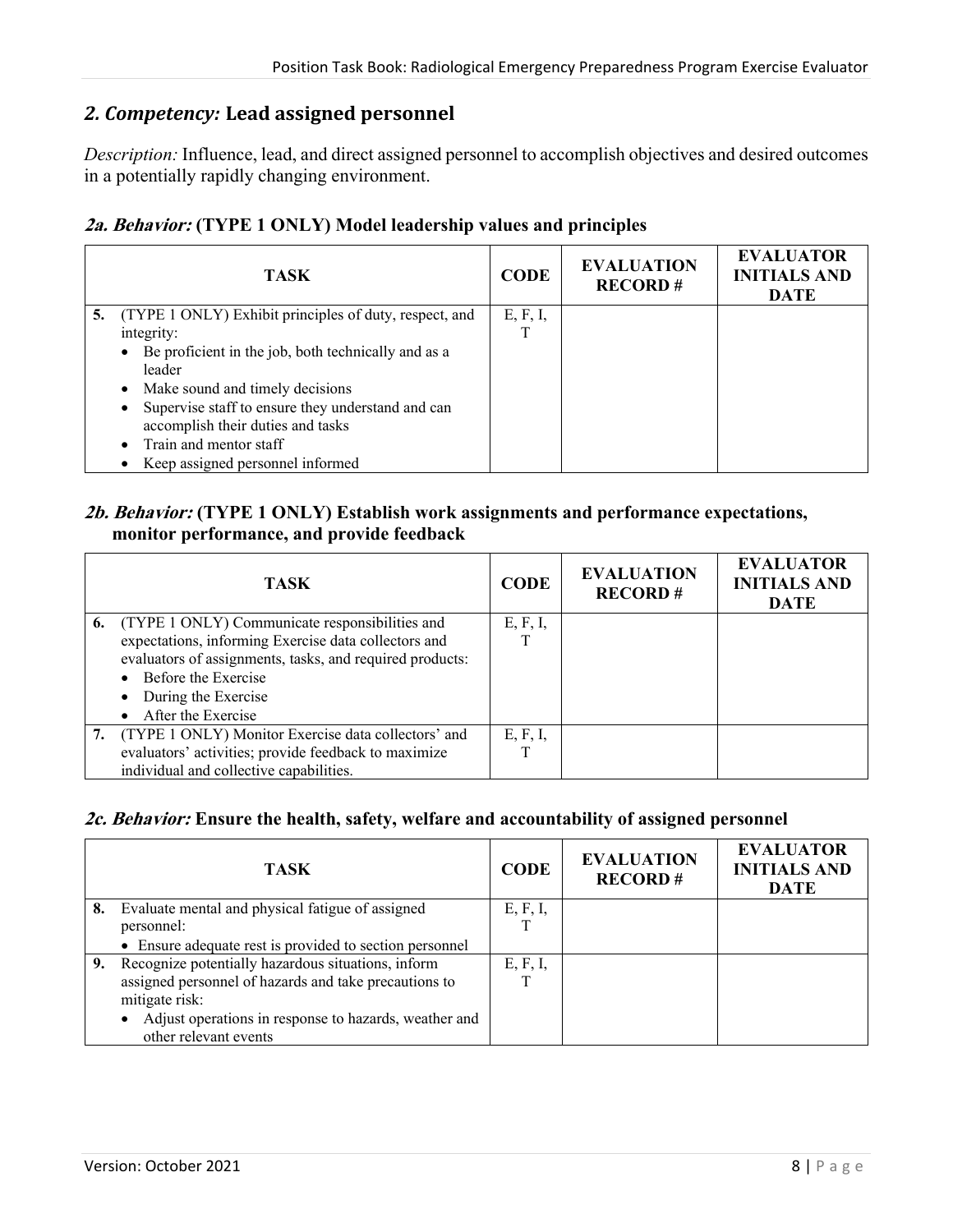| TASK                                                                                                                                                                                                                                                                          | <b>CODE</b> | <b>EVALUATION</b><br><b>RECORD#</b> | <b>EVALUATOR</b><br><b>INITIALS AND</b><br><b>DATE</b> |
|-------------------------------------------------------------------------------------------------------------------------------------------------------------------------------------------------------------------------------------------------------------------------------|-------------|-------------------------------------|--------------------------------------------------------|
| 10. Demonstrate knowledge of and comply with relevant<br>health and safety requirements:<br>• Ensure compliance with health and safety<br>considerations and guidelines<br>• Coordinate with the Safety Officer to ensure that<br>assigned personnel follow safety guidelines | E, F, I,    |                                     |                                                        |

# **2d. Behavior: Coordinate interdependent activities**

| <b>TASK</b>                                           | <b>CODE</b> | <b>EVALUATION</b><br><b>RECORD#</b> | <b>EVALUATOR</b><br><b>INITIALS AND</b><br><b>DATE</b> |
|-------------------------------------------------------|-------------|-------------------------------------|--------------------------------------------------------|
| 11. (TYPE 1 ONLY) Lead evaluation planning efforts,   | E, F, I,    |                                     |                                                        |
| coordinating the development of the evaluation plan:  | т           |                                     |                                                        |
| Provide evaluation planning information during        |             |                                     |                                                        |
| coordination meetings                                 |             |                                     |                                                        |
| Confirm evaluation timeline, coordinating             |             |                                     |                                                        |
| achievement of timeline milestones                    |             |                                     |                                                        |
| 12. (TYPE 1 ONLY) Monitor evaluation progress and     | E, F, I,    |                                     |                                                        |
| assign/reassign personnel to ensure progress toward   | т           |                                     |                                                        |
| objectives based on the evaluation plan and timeline: |             |                                     |                                                        |
| Regularly brief and debrief with assigned personnel   |             |                                     |                                                        |
| Provide evaluation execution information during       |             |                                     |                                                        |
| coordination meetings                                 |             |                                     |                                                        |
| 13. (TYPE 1 ONLY) Coordinate the development of       | E, F, J,    |                                     |                                                        |
| evaluation documents, such as the EEG, the C/E        | Τ           |                                     |                                                        |
| Handbook, and the after-action report:                |             |                                     |                                                        |
| Confirm that Exercise data collectors and evaluators  |             |                                     |                                                        |
| complete appropriate documentation and input          |             |                                     |                                                        |
| Coordinate distribution of draft documentation and    |             |                                     |                                                        |
| adjudication of feedback                              |             |                                     |                                                        |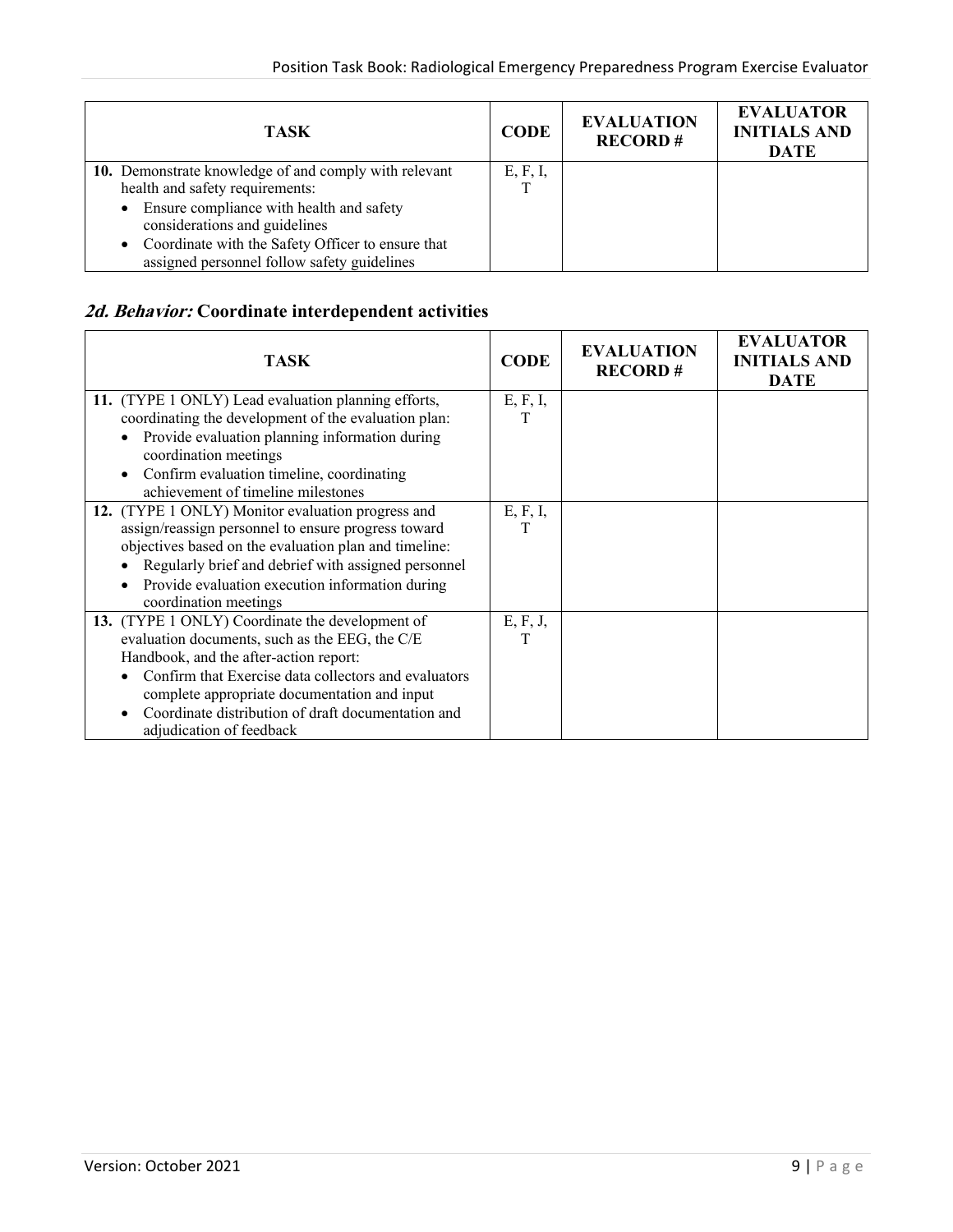## *3. Competency:* **Communicate effectively**

*Description:* Use suitable communication techniques to share relevant information with appropriate personnel on a timely basis to accomplish objectives in a potentially rapidly changing environment.

|  |  |  | <b>3a. Behavior:</b> Ensure the exchange of relevant information during briefings and debriefings |  |  |
|--|--|--|---------------------------------------------------------------------------------------------------|--|--|
|  |  |  |                                                                                                   |  |  |

| <b>TASK</b>                                                                                                                                                                                                                                                                                                                                                                                                                                                                                                     | <b>CODE</b>      | <b>EVALUATION</b><br><b>RECORD#</b> | <b>EVALUATOR</b><br><b>INITIALS AND</b><br><b>DATE</b> |
|-----------------------------------------------------------------------------------------------------------------------------------------------------------------------------------------------------------------------------------------------------------------------------------------------------------------------------------------------------------------------------------------------------------------------------------------------------------------------------------------------------------------|------------------|-------------------------------------|--------------------------------------------------------|
| 14. Prepare for and participate in all evaluation team<br>briefings:<br>Share information with other evaluation staff<br>Receive priorities, goals, and objectives for Exercise<br>operational period<br>Communicate evaluation and data collection concerns<br>and mitigation strategies<br>Maintain high-quality briefing materials                                                                                                                                                                           | C, E, F,<br>I, T |                                     |                                                        |
| 15. Conduct professional communications with local, state,<br>tribal, territorial, and Federal officials.                                                                                                                                                                                                                                                                                                                                                                                                       | E, F, I          |                                     |                                                        |
| 16. (TYPE 1 ONLY) Schedule and conduct evaluation<br>briefings with assigned personnel:<br>Inform evaluation team of start time, duration,<br>location, and information they should provide for the<br>briefing<br>Define briefing objectives, agenda, and time<br>expectations<br>Post or distribute briefing agenda as appropriate<br>٠<br>Plan for documentation and recording of relevant<br>information<br>Communicate changes in evaluation strategies or<br>objectives<br>Resolve concerns and conflicts | C, E, F,<br>I, T |                                     |                                                        |

#### **3b. Behavior: Ensure documentation is complete and disposition is appropriate**

| <b>TASK</b>                                                        | <b>CODE</b> | <b>EVALUATION</b><br><b>RECORD#</b> | <b>EVALUATOR</b><br><b>INITIALS AND</b><br><b>DATE</b> |
|--------------------------------------------------------------------|-------------|-------------------------------------|--------------------------------------------------------|
| 17. Ensure evaluation documentation is complete, according         | C, E, F,    |                                     |                                                        |
| to the lead evaluator's direction:                                 | I, T        |                                     |                                                        |
| Submit Exercise narrative and/or activity log to lead<br>$\bullet$ |             |                                     |                                                        |
| evaluator                                                          |             |                                     |                                                        |
| Complete EEG and submit to lead evaluator                          |             |                                     |                                                        |
| 18. Coordinate submission of after-action report or other          | C, E, F,    |                                     |                                                        |
| evaluation reports:                                                | I, T        |                                     |                                                        |
| Ensure all material is accurate and complete                       |             |                                     |                                                        |
| Complete all documents within established time                     |             |                                     |                                                        |
| frames                                                             |             |                                     |                                                        |
| Comply with stakeholder agencies' documentation                    |             |                                     |                                                        |
| requirements                                                       |             |                                     |                                                        |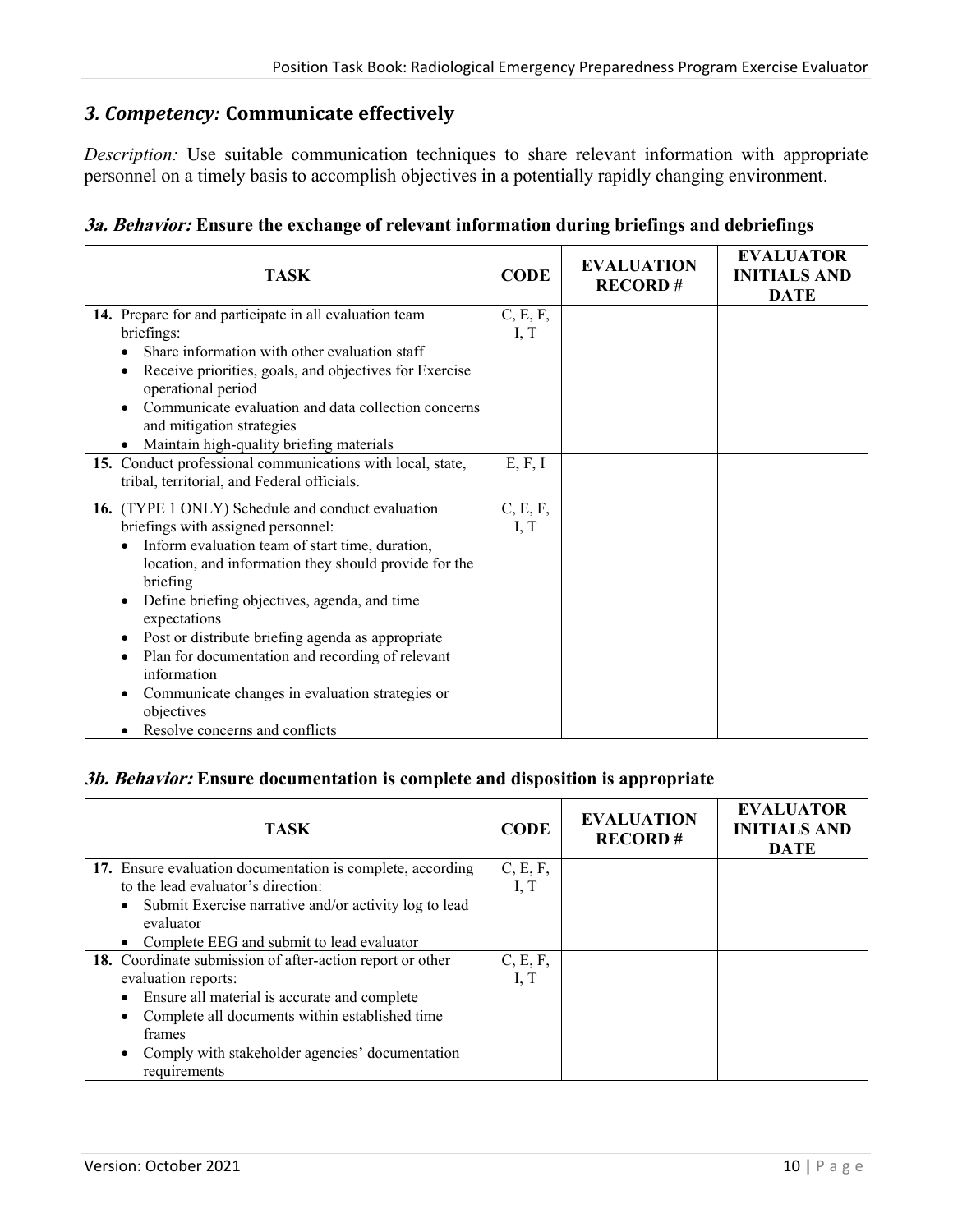## **3c. Behavior: Develop and implement plans**

| TASK                                                                                              | <b>CODE</b> | <b>EVALUATION</b><br><b>RECORD#</b> | <b>EVALUATOR</b><br><b>INITIALS AND</b><br><b>DATE</b> |
|---------------------------------------------------------------------------------------------------|-------------|-------------------------------------|--------------------------------------------------------|
| 19. Develop and implement an evaluation plan:                                                     | C, E, F,    |                                     |                                                        |
| Identify evaluation needs and priorities<br>$\bullet$                                             | I, T        |                                     |                                                        |
| • Develop staffing plan and evaluation assignments to<br>adequately collect observations and data |             |                                     |                                                        |
| Develop evaluation training specific to the Exercise<br>$\bullet$                                 |             |                                     |                                                        |
| Schedule evaluation team briefings, as necessary                                                  |             |                                     |                                                        |
| Schedule hot wash                                                                                 |             |                                     |                                                        |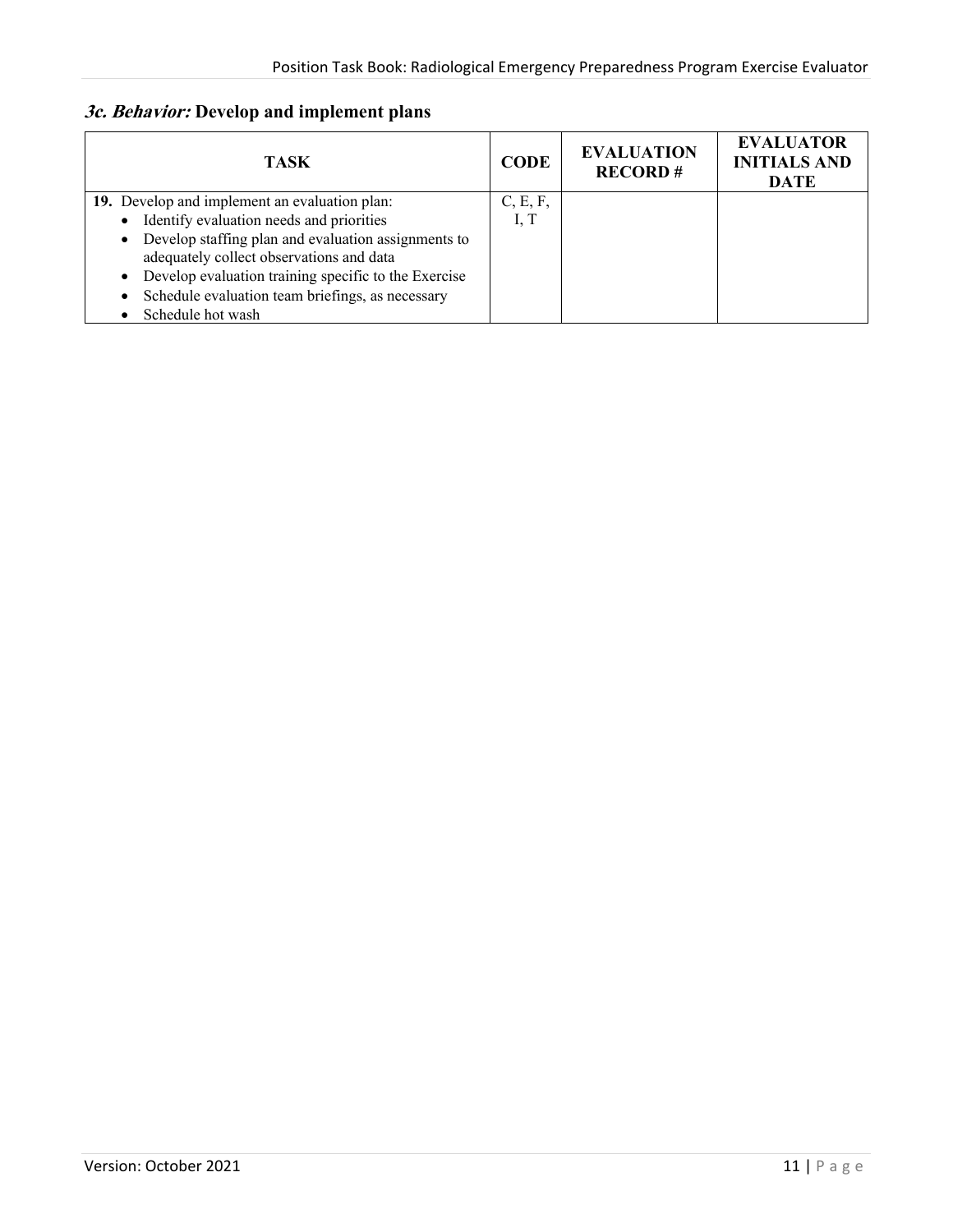## *4. Competency:* **Ensure completion of assigned actions to meet identified objectives**

*Description:* Identify, analyze, and apply relevant situational information and evaluate actions to complete assignments safely and meet identified objectives. Complete actions within established time frames.

| <b>TASK</b>                                                                                                                                                                                                                                               | <b>CODE</b>      | <b>EVALUATION</b><br><b>RECORD#</b> | <b>EVALUATOR</b><br><b>INITIALS AND</b><br><b>DATE</b> |
|-----------------------------------------------------------------------------------------------------------------------------------------------------------------------------------------------------------------------------------------------------------|------------------|-------------------------------------|--------------------------------------------------------|
| 20. Working with the lead evaluator, serve as the technical<br>expert for evaluation tasks:<br>Provide evaluation support, equipment, and<br>personnel, as necessary<br>Provide operational and technical information on<br>objectives and critical tasks | C, E, F,<br>I, T |                                     |                                                        |
| 21. Help the lead evaluator initiate and maintain evaluation<br>tools, including:<br><b>EEG</b><br>C/E Handbooks<br>Master Scenario Events List (MSEL)                                                                                                    | C, E, F,<br>I, T |                                     |                                                        |
| 22. Make appropriate conclusions based on analyzed and<br>validated information:<br>Adjust in response to new information, changing<br>conditions, or unexpected obstacles<br>(TYPES 1 AND 2 ONLY) Perform root-cause<br>analysis of evaluation material  | C, E, F,<br>I, T |                                     |                                                        |
| 23. Ensure that all evaluation work completed is consistent<br>with current policies and best practices.                                                                                                                                                  | C, E, F,<br>I, T |                                     |                                                        |
| 24. Support safety and security monitoring and reporting, as<br>necessary.                                                                                                                                                                                | C, E, F,<br>I, T |                                     |                                                        |

#### **4b. Behavior: Ensure consideration of Persons with Disabilities and Access/Function Needs (PDAFN)**

| 25. (TYPE 2 EOC/CP SPECIALTY ONLY) Confirm<br>coordination between local, state, tribal, territorial, and<br>Federal officials for protective measures related to the<br>general public, institutionalized, schools, and PDAFN<br>populations | E, F, I |  |
|-----------------------------------------------------------------------------------------------------------------------------------------------------------------------------------------------------------------------------------------------|---------|--|
| 26. (TYPE 2 EOC/CP SPECIALTY ONLY) View and<br>validate PDAFNs lists.                                                                                                                                                                         | E, F, I |  |

#### **4c. Behavior: Validate facilities, equipment, and communications methods**

| 27. (TYPE 2 EOC/CP SPECIALTY ONLY) Validate that<br>operational facilities and staffing meet guidance<br>requirements for a plume, RRR, or ingestion/long term<br>recovery event. | E, F, I |  |
|-----------------------------------------------------------------------------------------------------------------------------------------------------------------------------------|---------|--|
| 28. (TYPE 2 EOC/CP SPECIALTY ONLY) Validate<br>functional communication methods used.                                                                                             | E, F, I |  |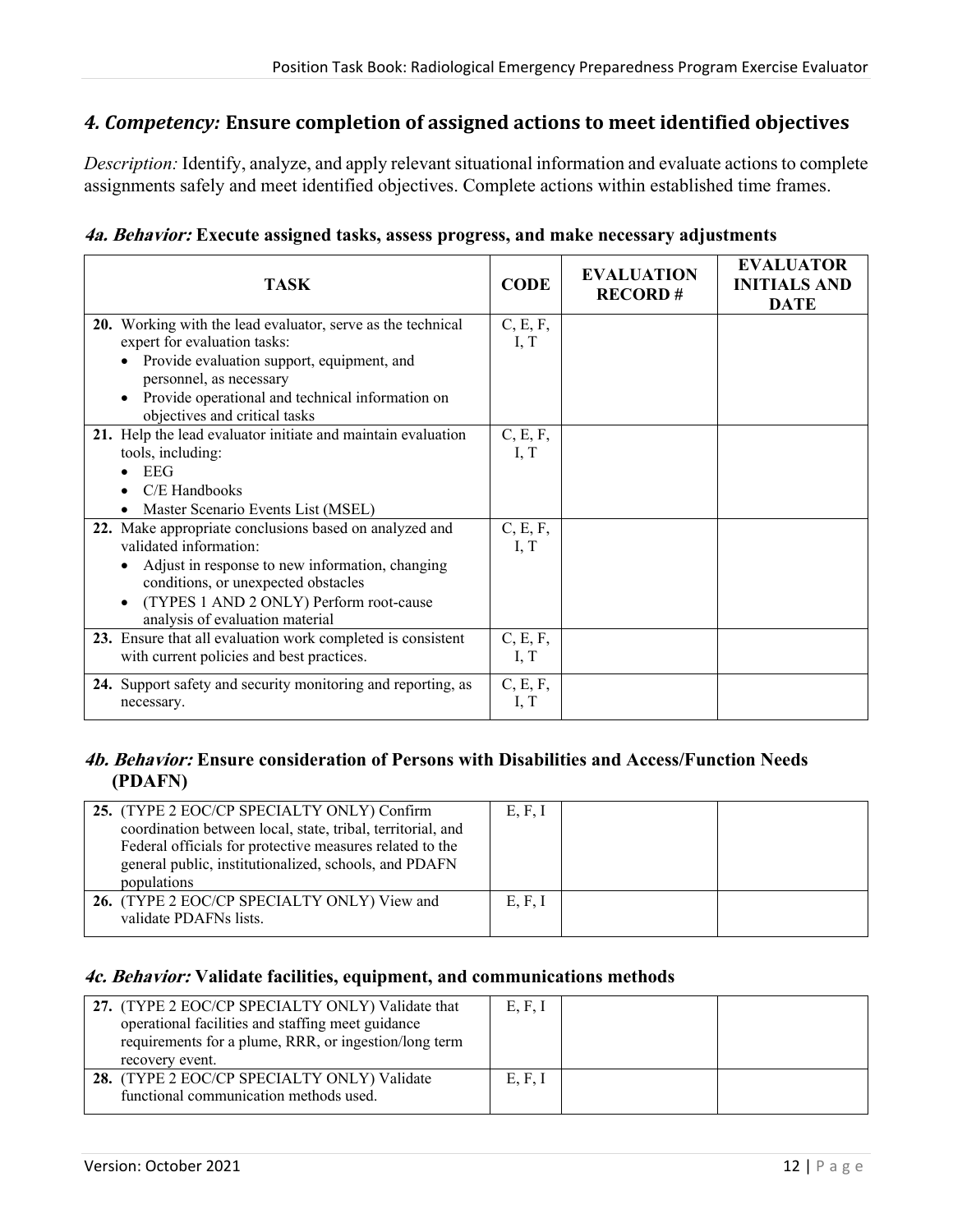| 29. (TYPE 2 EOC/CP SPECIALTY ONLY) Validate<br>Personal Protective Equipment (PPE) is current and<br>functional.                | E, F, I |  |
|---------------------------------------------------------------------------------------------------------------------------------|---------|--|
| 30. (TYPE 2 EOC/CP SPECIALTY ONLY) Ensure proper<br>and timely activation of the Prompt Alert and<br>Notification System (ANS). | E, F, I |  |

## **4d. Behavior: (TYPE 1 ONLY) Oversee and support the actions of Type 2 and Type 3 Exercise Evaluators**

| <b>TASK</b>                                                                     | <b>CODE</b> | <b>EVALUATION</b><br><b>RECORD#</b> | <b>EVALUATOR</b><br><b>INITIALS AND</b><br><b>DATE</b> |
|---------------------------------------------------------------------------------|-------------|-------------------------------------|--------------------------------------------------------|
| 31. (TYPE 1 ONLY) Supervise team as it observes and                             | C, E, F,    |                                     |                                                        |
| records data, identifying Exercise strengths and<br>weaknesses associated with: | I, T        |                                     |                                                        |
| Best practices                                                                  |             |                                     |                                                        |
| Lessons learned                                                                 |             |                                     |                                                        |
| Training                                                                        |             |                                     |                                                        |
| Equipment                                                                       |             |                                     |                                                        |
| Policies and procedures                                                         |             |                                     |                                                        |
| 32. (TYPE 1 ONLY) Provide technical information and                             | C, E, F,    |                                     |                                                        |
| training on evaluation activities:                                              | I, T        |                                     |                                                        |
| • Observation and data recording                                                |             |                                     |                                                        |
| • Creating and using EEG                                                        |             |                                     |                                                        |
| • Performing root-cause analysis                                                |             |                                     |                                                        |
| Writing after-action reports                                                    |             |                                     |                                                        |
| • Improvement planning                                                          |             |                                     |                                                        |

#### **4e. Behavior: (TYPE 2 EMERGENCY OPERATIONS CENTER / COMMAND POST (EOC/CP) SPECIALTY ONLY) Perform EOC/CP duties during plume, RRR, or ingestion/long term recovery events**

| TASK                                                                                                                                                                          | <b>CODE</b> | <b>EVALUATION</b><br><b>RECORD#</b> | <b>EVALUATOR</b><br><b>INITIALS AND</b><br><b>DATE</b> |
|-------------------------------------------------------------------------------------------------------------------------------------------------------------------------------|-------------|-------------------------------------|--------------------------------------------------------|
| 33. (TYPE 2 EOC/CP SPECIALTY ONLY) Validate lead<br>agency and identify Incident Commander (IC).                                                                              | E, F, I     |                                     |                                                        |
| 34. (TYPE 2 EOC/CP SPECIALTY ONLY) Ensure the<br>Offsite Response Organization (ORO) has the capability<br>of just-in-time radiation safety training for support<br>agencies. | E, F, I     |                                     |                                                        |
| 35. (TYPE 2 EOC/CP SPECIALTY ONLY) Validate there is<br>sufficient radiation safety equipment:<br>Dosimetry<br>Potassium Iodide (KI)<br>Survey meters                         | E, F, I     |                                     |                                                        |
| 36. (TYPE 2 EOC/CP SPECIALTY ONLY) Have the ability<br>to differentiate between Law Enforcement and<br>Radiological operations.                                               | E, F, I     |                                     |                                                        |
| 37. (TYPE 2 EOC/CP SPECIALTY ONLY) Maintain a<br>sensitivity to tactical decision making versus protective<br>action decision making.                                         | E, F, I     |                                     |                                                        |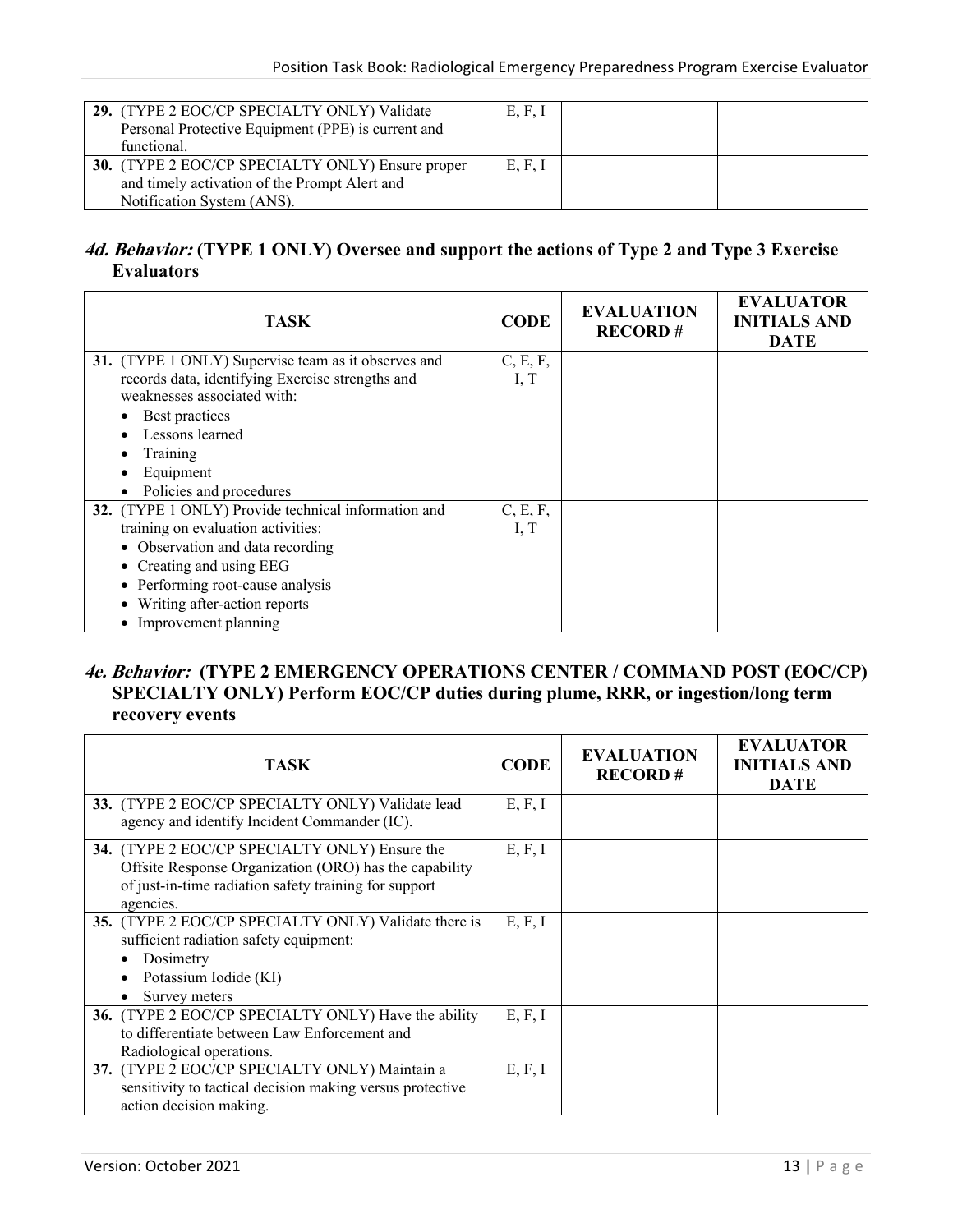| <b>TASK</b>                                                                                                                                                                                                                 | <b>CODE</b> | <b>EVALUATION</b><br><b>RECORD#</b> | <b>EVALUATOR</b><br><b>INITIALS AND</b><br><b>DATE</b> |
|-----------------------------------------------------------------------------------------------------------------------------------------------------------------------------------------------------------------------------|-------------|-------------------------------------|--------------------------------------------------------|
| 38. (TYPE 2 EOC/CP SPECIALTY ONLY) Validate<br>Protective Action Decisions and tactical operations are<br>coordinated with the appropriate officials and locations:<br>$\bullet$ EOC<br>Emergency Operations Facility (EOF) | E, F, I     |                                     |                                                        |

#### **4f. Behavior: (TYPE 2 DOSE ASSESSMENT SPECIALTY ONLY) Perform Dose Assessment duties**

| <b>TASK</b>                                                                                                                                                                                                                                                                                                                                                                                                                                                                                                          | <b>CODE</b> | <b>EVALUATION</b><br><b>RECORD#</b> | <b>EVALUATOR</b><br><b>INITIALS AND</b><br><b>DATE</b> |
|----------------------------------------------------------------------------------------------------------------------------------------------------------------------------------------------------------------------------------------------------------------------------------------------------------------------------------------------------------------------------------------------------------------------------------------------------------------------------------------------------------------------|-------------|-------------------------------------|--------------------------------------------------------|
| 39. (TYPE 2 DOSE ASSESSMENT SPRECIALTY ONLY)<br>Identify on-site versus offsite rad release risk.                                                                                                                                                                                                                                                                                                                                                                                                                    | E, F, I     |                                     |                                                        |
| 40. (TYPE 2 DOSE ASSESSMENT SPECIALTY ONLY)<br>Validate technical assessment data.                                                                                                                                                                                                                                                                                                                                                                                                                                   | E, F, I     |                                     |                                                        |
| 41. (TYPE 2 DOSE ASSESSMENT SPECIALTY ONLY)<br>Validate Technical Leadership ability:<br>Identify radiation exposure levels and risks to field<br>teams/emergency workers<br>Communicate exposure limits and validate emergency<br>$\bullet$<br>workers knowledge<br>Validate capability in making decisions authorizing<br>additional exposure<br>Communicate risks to appropriate authority and/or<br>decision makers<br>Demonstrate ability to monitor and track field teams'<br>movements and sampling locations | E, F, I     |                                     |                                                        |
| 42. (TYPE 2 DOSE ASSESSMENT SPECIALTY ONLY)<br>Ability to conduct professional communications with<br>local, state, tribal, territorial, Federal and nuclear power<br>plant (NPP) officials.                                                                                                                                                                                                                                                                                                                         | E, F, I     |                                     |                                                        |
| 43. (TYPE 2 DOSE ASSESSMENT SPECIALTY ONLY)<br>Validate field measurements and communication of<br>protective action recommendations (PAR) to appropriate<br>authority for protective action decision (PAD) making.                                                                                                                                                                                                                                                                                                  | E, F, I     |                                     |                                                        |
| 44. (TYPE 2 DOSE ASSESSMENT SPECIALTY ONLY)<br>Demonstrate ability and knowledge of technical software<br>for radiological assessment and analysis and other dose<br>assessment programs as applicable.                                                                                                                                                                                                                                                                                                              | E, F, I     |                                     |                                                        |
| 45. (TYPE 2 DOSE ASSESSMENT SPECIALTY ONLY)<br>Validate knowledge of Protective Action Guides.                                                                                                                                                                                                                                                                                                                                                                                                                       | E, F, I     |                                     |                                                        |
| 46. (TYPE 2 DOSE ASSESSMENT SPECIALTY ONLY)<br>Track and disseminate critical data including PARs and<br>PAD <sub>s</sub> .                                                                                                                                                                                                                                                                                                                                                                                          | E, F, I     |                                     |                                                        |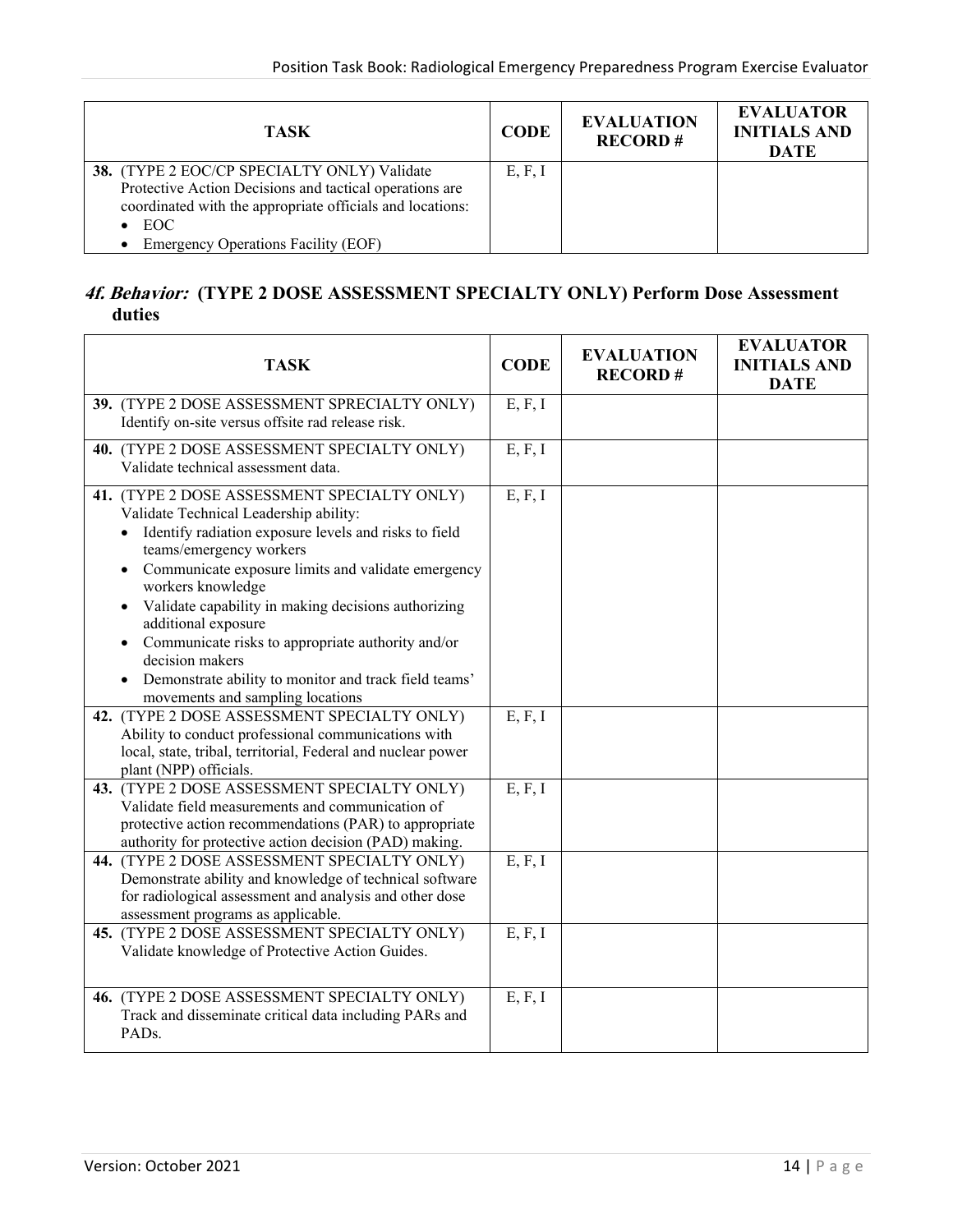#### **4g. Behavior: (TYPE 2 FIELD MONITORING/SAMPLING TEAMS (FM/ST) SPECIALTY ONLY) Perform FM/ST duties during plume and post-plume events**

| <b>TASK</b>                                                                                                                                                                                                                                                                                        | <b>CODE</b> | <b>EVALUATION</b><br><b>RECORD#</b> | <b>EVALUATOR</b><br><b>INITIALS AND</b><br><b>DATE</b> |
|----------------------------------------------------------------------------------------------------------------------------------------------------------------------------------------------------------------------------------------------------------------------------------------------------|-------------|-------------------------------------|--------------------------------------------------------|
| 47. (TYPE 2 FM/ST SPECIALTY ONLY) Demonstrates<br>proper use of monitoring and survey equipment:<br>Air Sampling<br><b>Ground Sampling</b><br>Deposit Sampling                                                                                                                                     | E, F, I     |                                     |                                                        |
| 48. (TYPE 2 FM/ST SPECIALTY ONLY) Validate<br>technical proficiency:<br>Equipment inspection, inventory, and operational<br>checks<br>Calibration within manufacturer standards<br>Use of appropriate equipment for identified radiation<br>types<br>• Ability to collect various types of samples | E, F, I     |                                     |                                                        |
| 49. (TYPE 2 FM/ST SPECIALTY ONLY) Make and report<br>measurements to appropriate authority.                                                                                                                                                                                                        | E, F, I     |                                     |                                                        |
| 50. (TYPE 2 FM/ST SPECIALTY ONLY) Validate proper<br>handling of samples for transfer to laboratory.                                                                                                                                                                                               | E, F, I     |                                     |                                                        |
| 51. (TYPE 2 FM/ST SPECIALTY ONLY) Validate efficient<br>communications with Leads and Dose Assessment<br>Director.                                                                                                                                                                                 | E, F, I     |                                     |                                                        |

#### **4h. Behavior: (TYPE 2 LABORATORY SPECIALTY ONLY) Perform Laboratory duties**

| <b>TASK</b>                                                                         | <b>CODE</b>      | <b>EVALUATION</b><br><b>RECORD#</b> | <b>EVALUATOR</b><br><b>INITIALS AND</b><br><b>DATE</b> |
|-------------------------------------------------------------------------------------|------------------|-------------------------------------|--------------------------------------------------------|
| 52. (TYPE 2 LABORATORY SPECIALTY ONLY)<br>Demonstrate knowledge of sampling process | C, E, F,<br>I, T |                                     |                                                        |
| 53. (TYPE2 LABORATORY SPECIALTY ONLY)                                               | C, E, F,<br>I, T |                                     |                                                        |

## **4i. Behavior: (TYPE 2 MEDICAL SERVICES / MONITORING SPECIALTY ONLY) Perform Medical Services / Monitoring duties**

| <b>TASK</b>                                        | <b>CODE</b> | <b>EVALUATION</b><br><b>RECORD#</b> | <b>EVALUATOR</b><br><b>INITIALS AND</b><br><b>DATE</b> |
|----------------------------------------------------|-------------|-------------------------------------|--------------------------------------------------------|
| <b>54. (TYPE 2 MEDICAL SERVICES / MONITORING</b>   | C, E, F,    |                                     |                                                        |
| SPECIALTY ONLY) Verify the ambulance service and   | I, T        |                                     |                                                        |
| hospital have the ability to transport a           |             |                                     |                                                        |
| contaminated/injured individual.                   |             |                                     |                                                        |
| 55. (TYPE 2 MEDICAL SERVICES / MONITORING          | C, E, F,    |                                     |                                                        |
| SPECIALTY ONLY) Validate effective communication   | I, $T$      |                                     |                                                        |
| exists between the ambulance and medical facility. |             |                                     |                                                        |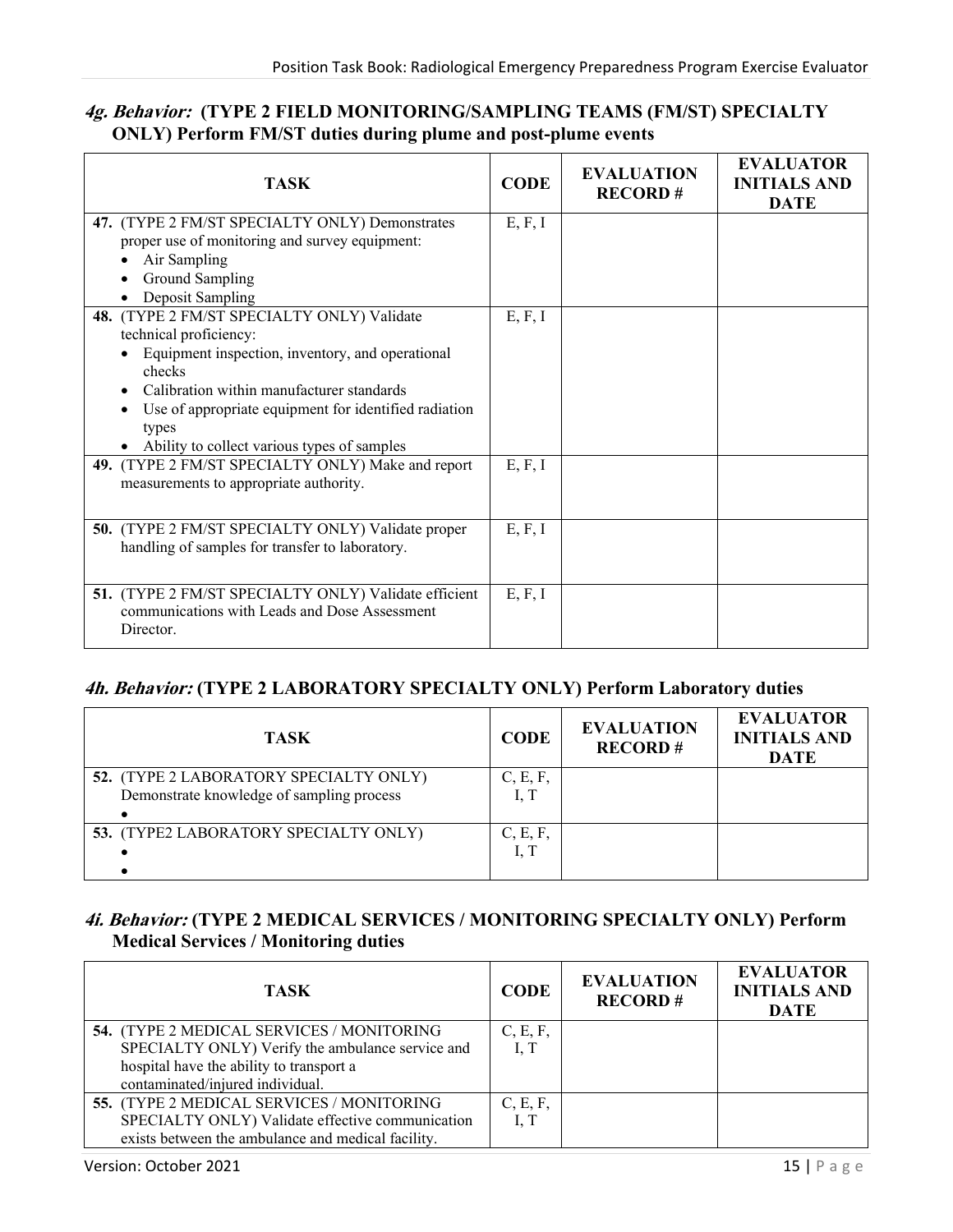| <b>TASK</b>                                                                                                                                                                                                              | <b>CODE</b> | <b>EVALUATION</b><br><b>RECORD#</b> | <b>EVALUATOR</b><br><b>INITIALS AND</b><br><b>DATE</b> |
|--------------------------------------------------------------------------------------------------------------------------------------------------------------------------------------------------------------------------|-------------|-------------------------------------|--------------------------------------------------------|
| 56. (TYPE 2 MEDICAL SERVICES / MONITORING<br>SPECIALTY ONLY) Validate that the medical facility<br>can activate and set up a radiological emergency area for<br>treatment.                                               | E, F, I     |                                     |                                                        |
| 57. (TYPE 2 MEDICAL SERVICES / MONITORING<br>SPECIALTY ONLY) Ensure medical staff can verbalize<br>the use of trigger/action levels for the need of<br>decontamination.                                                  | E, F, I     |                                     |                                                        |
| 58. (TYPE 2 MEDICAL SERVICES / MONITORING<br>SPECIALTY ONLY) Ensure medical staff can<br>demonstrate the process of checking radiological<br>equipment/instrumentation, donning and doffing PPE per<br>the plans.        | E, F, I     |                                     |                                                        |
| 59. (TYPE 2 MEDICAL SERVICES / MONITORING<br>SPECIALTY ONLY) Confirm staff are aware of reading<br>and reporting/recording dosimetry readings and exposure<br>limits.                                                    | E, F, I     |                                     |                                                        |
| 60. (TYPE 2 MEDICAL SERVICES / MONITORING<br>SPECIALTY ONLY) Validate the capability to make<br>decisions for decontaminating the individual and<br>maintaining records of all survey measurements and<br>samples taken. | E, F, I     |                                     |                                                        |
| 61. (TYPE 2 MEDICAL SERVICES / MONITORING<br>SPECIALTY ONLY) Ensure that appropriate<br>contamination control measures are demonstrated during<br>the event.                                                             | E, F, I     |                                     |                                                        |
| 62. (TYPE 2 MEDICAL SERVICES / MONITORING<br>SPECIALTY ONLY) Validate the ability to prioritize life<br>threating injuries over decontamination efforts.                                                                 | E, F, I     |                                     |                                                        |

#### **4j. Behavior: (TYPE 2 EMERGENCY WORKER (EW) DECONTAMINATION/MONITORING SPECIALTY ONLY) Perform Decontamination duties**

| TASK                                                     | <b>CODE</b> | <b>EVALUATION</b><br><b>RECORD#</b> | <b>EVALUATOR</b><br><b>INITIALS AND</b><br><b>DATE</b> |
|----------------------------------------------------------|-------------|-------------------------------------|--------------------------------------------------------|
| <b>63.</b> (TYPE 2 EW DECONTAMINATION/MONITORING         | E, F, I     |                                     |                                                        |
| SPECIALTY ONLY) Verify the staff demonstrates the        |             |                                     |                                                        |
| capability to monitor EWs, their equipment and vehicles. |             |                                     |                                                        |
| 64. (TYPE 2 EW DECONTAMINATION/MONITORING                | E, F, I     |                                     |                                                        |
| SPECIALTY ONLY) Ensure EWs can demonstrate the           |             |                                     |                                                        |
| process of operating radiological                        |             |                                     |                                                        |
| equipment/instrumentation for proper operation.          |             |                                     |                                                        |
| <b>65.</b> (TYPE 2 EW DECONTAMINATION/MONITORING         | E, F, I     |                                     |                                                        |
| SPECIALTY ONLY) Ensure EWs can verbalize the             |             |                                     |                                                        |
| trigger/action levels for the need of decontamination.   |             |                                     |                                                        |
| 66. (TYPE 2 EW DECONTAMINATION/MONITORING                | E, F, I     |                                     |                                                        |
| SPECIALTY ONLY) Verify the ability of record keeping     |             |                                     |                                                        |
| is in place.                                             |             |                                     |                                                        |
| 67. (TYPE 2 EW DECONTAMINATION/MONITORING                | E, F, I     |                                     |                                                        |
| SPECIALTY ONLY) Validate the capability to register      |             |                                     |                                                        |
| EWs after completing monitoring and decontamination      |             |                                     |                                                        |
| process.                                                 |             |                                     |                                                        |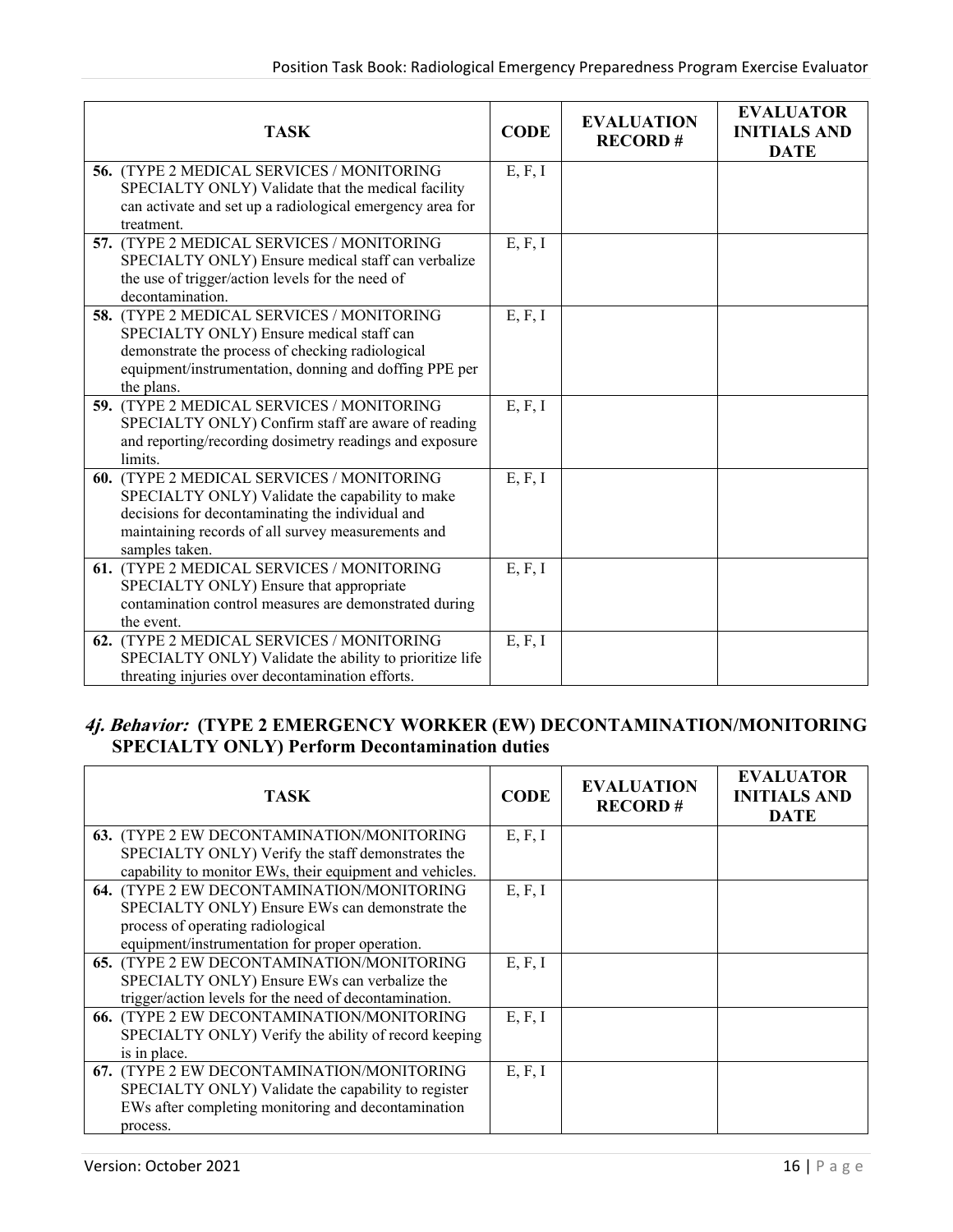## **4k. Behavior: (TYPE 2 RECEPTION CENTER SPECIALTY ONLY) Perform Reception duties**

| <b>TASK</b>                                                | <b>CODE</b> | <b>EVALUATION</b><br><b>RECORD#</b> | <b>EVALUATOR</b><br><b>INITIALS AND</b><br><b>DATE</b> |
|------------------------------------------------------------|-------------|-------------------------------------|--------------------------------------------------------|
| 68. (TYPE 2 RECEPTION CENTER SPECIALTY ONLY)               | E, F, I     |                                     |                                                        |
| Verify organizations responsible for managing Reception    |             |                                     |                                                        |
| Centers (RC).                                              |             |                                     |                                                        |
| 69. (TYPE 2 RECEPTION CENTER SPECIALTY ONLY)               | E, F, I     |                                     |                                                        |
| Verify the RC layout, with diagrams showing the flow of    |             |                                     |                                                        |
| operations.                                                |             |                                     |                                                        |
| 70. (TYPE 2 RECEPTION CENTER SPECIALTY ONLY)               | E, F, I     |                                     |                                                        |
| Ensure EWs can demonstrate the process of operating        |             |                                     |                                                        |
| radiological equipment/instrumentation.                    |             |                                     |                                                        |
| 71. (TYPE2 RECEPTION CENTER SPECIALTY ONLY)                | E, F, I     |                                     |                                                        |
| Ensure EWs can verbalize the trigger/action levels for the |             |                                     |                                                        |
| need of decontamination.                                   |             |                                     |                                                        |
| 72. (TYPE 2 RECEPTION CENTER SPECIALTY ONLY)               | E, F, I     |                                     |                                                        |
| Confirm that the ORO has at least 1/3 of the resources     |             |                                     |                                                        |
| available to monitor 20% of affected population:           |             |                                     |                                                        |
| EWs<br>$\bullet$                                           |             |                                     |                                                        |
| Facility<br>$\bullet$                                      |             |                                     |                                                        |
| Equipment<br>$\bullet$                                     |             |                                     |                                                        |
| 73. (TYPE 2 RECEPTION CENTER SPECIALTY ONLY)               | E, F, I     |                                     |                                                        |
| Validate that provisions exist for radiological monitoring |             |                                     |                                                        |
| of evacuees, service animals, possessions, and evacuee     |             |                                     |                                                        |
| vehicles.                                                  |             |                                     |                                                        |
| 74. (TYPE 2 RECEPTION CENTER SPECIALTY ONLY)               | E, F, I     |                                     |                                                        |
| Validate OROs have the capability for decontaminating      |             |                                     |                                                        |
| evacuees.                                                  |             |                                     |                                                        |
| 75. (TYPE 2 RECEPTION CENTER SPECIALTY ONLY)               | E, F, I     |                                     |                                                        |
| Validate capability to identify and register evacuees and  |             |                                     |                                                        |
| receive, track and register unaccompanied minors, such     |             |                                     |                                                        |
| as students.                                               |             |                                     |                                                        |
| 76. (TYPE 2 RECEPTION CENTER SPECIALTY ONLY)               | E, F, I     |                                     |                                                        |
| Ensure the capability of contamination control.            |             |                                     |                                                        |
| 77. (TYPE 2 RECEPTION CENTER SPECIALTY ONLY)               | E, F, I     |                                     |                                                        |
| Verify the RC has arrangements for handling service        |             |                                     |                                                        |
| animals.                                                   |             |                                     |                                                        |
| 78. (TYPE 2 RECEPTION CENTER SPECIALTY ONLY)               | E, F, I     |                                     |                                                        |
| Verify a process is in place to register evacuees for      |             |                                     |                                                        |
| congregate/non-congregate care needs.                      |             |                                     |                                                        |

#### **4l. Behavior: (TYPE 2 PUBLIC INFORMATION SPECIALTY ONLY) Perform Public Information duties during plume, RRR, or ingestion/long term recovery events**

| <b>TASK</b>                                            | <b>CODE</b> | <b>EVALUATION</b><br><b>RECORD#</b> | <b>EVALUATOR</b><br><b>INITIALS AND</b><br><b>DATE</b> |
|--------------------------------------------------------|-------------|-------------------------------------|--------------------------------------------------------|
| 79. (TYPE 2 PUBLIC INFORMATION SPECIALTY               | E, F, I     |                                     |                                                        |
| ONLY) Ensure participants communicate leadership       |             |                                     |                                                        |
| messaging effectively.                                 |             |                                     |                                                        |
| 80. (TYPE 2 PUBLIC INFORMATION SPECIALTY               | E, F, I     |                                     |                                                        |
| ONLY) Ensure participants monitor trends/rumor control |             |                                     |                                                        |
| and communicate to appropriate authority.              |             |                                     |                                                        |